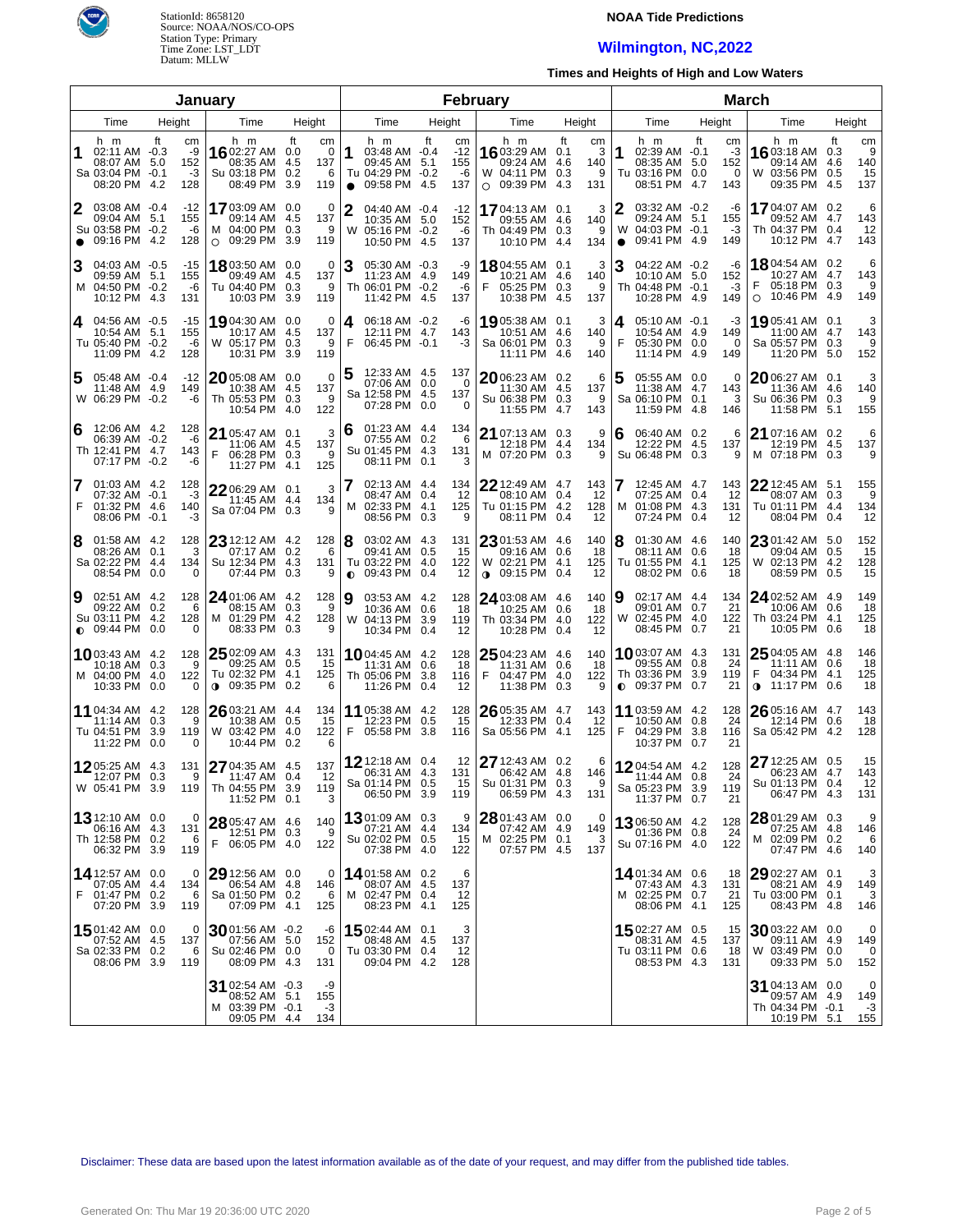

#### **NOAA Tide Predictions**

## **Wilmington, NC,2022**

**Times and Heights of High and Low Waters**

| April  |                                                                           |                        |                   |                                                                          |                                |                            |             |                                                                          |           | May                        |         |                                                                             |                                |                                |           | June                                                                    |           |                            |                                                                                  |     |                        |  |
|--------|---------------------------------------------------------------------------|------------------------|-------------------|--------------------------------------------------------------------------|--------------------------------|----------------------------|-------------|--------------------------------------------------------------------------|-----------|----------------------------|---------|-----------------------------------------------------------------------------|--------------------------------|--------------------------------|-----------|-------------------------------------------------------------------------|-----------|----------------------------|----------------------------------------------------------------------------------|-----|------------------------|--|
|        | Time                                                                      | Height                 |                   | Time                                                                     |                                | Height                     |             | Time                                                                     |           | Height                     |         | Time                                                                        |                                | Height                         |           | Time                                                                    |           | Height                     | Time                                                                             |     | Height                 |  |
| 1<br>F | h m<br>05:02 AM 0.0<br>10:41 AM 4.8<br>05:17 PM 0.0<br>11:03 PM 5.2       | ft<br>cm<br>146<br>158 | 0<br>0<br>$\circ$ | h m<br>16 04:35 AM<br>09:56 AM<br>Sa 04:46 PM<br>10:23 PM                | ft<br>0.2<br>4.6<br>0.2<br>5.2 | cm<br>6<br>140<br>6<br>158 | 1           | h m<br>05:25 AM 0.1<br>10:54 AM 4.4<br>Su 05:23 PM 0.2<br>11:16 PM       | ft<br>5.1 | cm<br>3<br>134<br>6<br>155 | $\circ$ | h m<br>16 05:09 AM<br>10:16 AM<br>M 05:06 PM<br>10:50 PM                    | ft<br>0.0<br>4.3<br>0.0<br>5.4 | cm<br>0<br>131<br>0<br>165     | 1<br>W    | h m<br>06:23 AM 0.2<br>11:49 AM<br>06:01 PM 0.3<br>11:59 PM 4.6         | ft<br>3.8 | cm<br>6<br>116<br>9<br>140 | h m<br>16 06:37 AM -0.2<br>11:57 AM 4.0<br>Th 06:37 PM -0.2                      | ft  | cm<br>-6<br>122<br>-6  |  |
|        | 05:48 AM 0.0<br>11:23 AM 4.7<br>Sa 05:57 PM 0.1<br>11:45 PM 5.1           | 143<br>155             | 0<br>3            | 1705:25 AM 0.1<br>10:37 AM 4.5<br>Su 05:30 PM<br>11:04 PM                | 0.2<br>5.3                     | 3<br>137<br>6<br>162       | 2<br>м      | 06:07 AM 0.2<br>11:35 AM 4.2<br>05:59 PM 0.3<br>11:53 PM 4.9             |           | 6<br>128<br>9<br>149       |         | 1706:01 AM 0.0<br>11:08 AM<br>Tu 05:57 PM 0.0<br>11:43 PM 5.3               | 4.2                            | 0<br>128<br>0<br>162           | 2         | 07:01 AM 0.3<br>12:29 PM 3.7<br>Th 06:33 PM 0.3                         |           | 9<br>113<br>9              | 17 12:35 AM 5.1<br>07:28 AM -0.2<br>01:00 PM 4.0<br>F<br>07:32 PM -0.1           |     | 155<br>-6<br>122<br>-3 |  |
|        | 06:32 AM 0.2<br>12:06 PM 4.5<br>Su 06:33 PM 0.3                           | 137                    | 6<br>9            | 1806:15 AM 0.1<br>11:22 AM 4.5<br>M 06:15 PM<br>11:49 PM                 | 0.2<br>5.3                     | 3<br>137<br>6<br>162       | 3           | 06:48 AM 0.3<br>12:17 PM 4.1<br>Tu 06:31 PM 0.4                          |           | 9<br>125<br>12             |         | $1806:53$ AM 0.0<br>12:06 PM 4.1<br>W 06:50 PM 0.0                          |                                | $\mathbf 0$<br>125<br>0        | 3<br>F    | 12:28 AM 4.5<br>07:38 AM 0.4<br>01:09 PM 3.6<br>07:06 PM 0.4            |           | 137<br>12<br>110<br>12     | 18 01:35 AM 4.9<br>08:20 AM -0.2<br>Sa 02:03 PM 4.1<br>08:28 PM 0.0              |     | 149<br>-6<br>125<br>0  |  |
| 4      | 12:25 AM 5.0<br>07:14 AM 0.3<br>M 12:48 PM 4.3<br>07:08 PM 0.4            | 152<br>131<br>12       | 9                 | $1907:06$ AM 0.2<br>12:12 PM 4.3<br>Tu 07:02 PM 0.2                      |                                | 6<br>131<br>6              | 4<br>W      | 12:29 AM 4.8<br>07:27 AM 0.4<br>01:00 PM 3.9<br>07:01 PM 0.5             |           | 146<br>12<br>119<br>15     |         | 19 12:42 AM 5.2<br>07:46 AM 0.0<br>Th 01:09 PM 4.1<br>07:44 PM 0.1          |                                | 158<br>0<br>125<br>3           | 4         | 12:51 AM 4.4<br>08:14 AM 0.5<br>Sa 01:48 PM 3.6<br>07:43 PM 0.4         |           | 134<br>15<br>110<br>12     | 19 02:32 AM 4.8<br>09:12 AM -0.2<br>Su 03:04 PM 4.1<br>09:27 PM 0.1              |     | 146<br>-6<br>125<br>3  |  |
| 5      | 01:05 AM 4.8<br>07:55 AM 0.5<br>Tu 01:33 PM 4.2<br>07:39 PM 0.6           | 146<br>15<br>128<br>18 |                   | $20$ 12:43 AM 5.2<br>07:58 AM 0.2<br>W 01:11 PM<br>07:54 PM              | 4.2<br>0.3                     | 158<br>6<br>128<br>9       | 5           | $01:03$ AM $4.6$<br>08:06 AM 0.6<br>Th 01:43 PM 3.8<br>07:32 PM          | 0.6       | 140<br>18<br>116<br>18     | F       | 2001:46 AM<br>08:40 AM 0.1<br>02:15 PM 4.0<br>08:42 PM 0.2                  | 5.0                            | 152<br>3<br>122<br>6           | 5         | 01:23 AM 4.3<br>08:51 AM 0.5<br>Su 02:29 PM 3.6<br>08:27 PM             | 0.5       | 131<br>15<br>110<br>15     | 2003:26 AM 4.6<br>10:04 AM -0.3<br>M 04:01 PM 4.2<br>10:27 PM 0.2                |     | 140<br>-9<br>128<br>6  |  |
| 6      | 01:46 AM 4.7<br>08:37 AM 0.6<br>W 02:19 PM 4.0<br>08:11 PM 0.7            | 143<br>18<br>122<br>21 |                   | 21 01:46 AM 5.1<br>08:54 AM 0.3<br>Th 02:18 PM<br>08:52 PM 0.4           | 4.1                            | 155<br>-9<br>125<br>12     | 16<br>F     | $01:36$ AM $4.4$<br>08:46 AM 0.7<br>02:29 PM 3.7<br>08:09 PM 0.6         |           | 134<br>21<br>113<br>18     |         | 21 02:49 AM 4.9<br>09:35 AM 0.1<br>Sa 03:19 PM 4.1<br>09:45 PM 0.3          |                                | 149<br>3<br>125<br>9           | 6<br>м    | 02:07 AM 4.2<br>09:32 AM<br>03:16 PM 3.7<br>09:22 PM 0.5                | - 0.4     | 128<br>12<br>113<br>15     | 21 04:18 AM 4.4<br>10:56 AM -0.3<br>Tu 04:55 PM 4.3<br>11:26 PM 0.2<br>$\bullet$ |     | 134<br>-9<br>131<br>6  |  |
| 7      | 02:28 AM 4.5<br>09:22 AM 0.8<br>Th 03:07 PM 3.9<br>08:48 PM 0.7           | 137<br>24<br>119<br>21 | F.                | $22$ 02:55 AM 4.9<br>09:53 AM<br>03:25 PM<br>09:57 PM 0.5                | 0.4<br>4.1                     | 149<br>12<br>125<br>15     | 7           | 02:12 AM 4.3<br>09:29 AM 0.7<br>Sa 03:17 PM 3.7<br>08:55 PM              | 0.7       | 131<br>21<br>113<br>21     |         | 2203:48 AM 4.7<br>10:32 AM 0.0<br>Su 04:20 PM 4.2<br>$0.10:48$ PM 0.3       |                                | 143<br>0<br>128<br>9           | $\bullet$ | 03:00 AM 4.2<br>10:19 AM 0.4<br>Tu 04:07 PM 3.8<br>10:29 PM             | 0.6       | 128<br>12<br>116<br>18     | 2205:09 AM 4.3<br>11:48 AM -0.3<br>W 05:48 PM 4.5                                |     | 131<br>-9<br>137       |  |
| 8<br>F | 03:15 AM 4.3<br>10:11 AM 0.9<br>03:58 PM 3.8<br>09:38 PM 0.8              | 131<br>27<br>116<br>24 |                   | $2304:01$ AM $4.8$<br>10:54 AM<br>Sa 04:31 PM<br>$0.11:05$ PM 0.5        | 0.4<br>4.1                     | 146<br>12<br>125<br>15     | 8           | 02:59 AM 4.2<br>10:17 AM 0.7<br>Su 04:07 PM 3.7<br>09:55 PM 0.7          |           | 128<br>21<br>113<br>21     |         | 23 04:44 AM 4.6<br>11:27 AM -0.1<br>M 05:18 PM 4.3<br>11:51 PM 0.3          |                                | 140<br>$-3$<br>131<br>9        | 8<br>W    | 03:57 AM 4.1<br>11:12 AM 0.3<br>05:03 PM 4.0<br>11:43 PM 0.6            |           | 125<br>9<br>122<br>18      | 23 12:24 AM 0.2<br>05:59 AM 4.1<br>Th 12:37 PM -0.3<br>06:39 PM 4.6              |     | 6<br>125<br>-9<br>140  |  |
| 9      | 04:07 AM 4.2<br>11:05 AM 0.9<br>Sa 04:50 PM 3.8<br>$\bullet$ 10:42 PM 0.9 | 128<br>27<br>116<br>27 |                   | 24 05:04 AM 4.7<br>11:53 AM 0.3<br>Su 05:33 PM 4.3                       |                                | 143<br>9<br>131            | 9<br>м<br>0 | 03:54 AM 4.2<br>11:10 AM 0.7<br>04:59 PM 3.8<br>11:06 PM 0.7             |           | 128<br>21<br>116<br>21     |         | 24 05:39 AM 4.5<br>12:21 PM -0.2<br>Tu 06:14 PM 4.5                         |                                | 137<br>-6<br>137               | 9         | 04:57 AM 4.1<br>12:07 PM 0.2<br>Th 06:00 PM 4.3                         |           | 125<br>6<br>131            | 24 01:19 AM 0.2<br>06:50 AM 4.0<br>F<br>01:25 PM -0.3<br>07:29 PM 4.6            |     | 6<br>122<br>-9<br>140  |  |
|        | <b>10</b> 05:02 AM 4.2<br>12:00 PM 0.9<br>Su 05:44 PM 3.9<br>11:52 PM 0.8 | 128<br>27<br>119<br>24 |                   | 25 12:10 AM 0.4<br>06:04 AM<br>M 12:49 PM 0.2<br>06:34 PM                | 4.7<br>4.5                     | -12<br>143<br>6<br>137     |             | 1004:54 AM 4.1<br>12:04 PM 0.6<br>Tu 05:53 PM 4.0                        |           | 125<br>18<br>122           |         | 25 12:50 AM 0.2<br>06:31 AM 4.4<br>W 01:11 PM -0.2<br>07:07 PM              | 4.7                            | 6<br>134<br>-6<br>143          | F         | 1012:53 AM 0.5<br>06:00 AM 4.0<br>01:03 PM 0.1<br>06:57 PM 4.6          |           | 15<br>122<br>3<br>140      | $2502:11$ AM 0.1<br>07:40 AM 3.9<br>Sa 02:11 PM -0.2<br>08:16 PM 4.7             |     | 3<br>119<br>-6<br>143  |  |
|        | <b>11</b> 05:59 AM 4.2<br>12:53 PM 0.8<br>M 06:37 PM 4.0                  | 128<br>24<br>122       |                   | 2601:11 AM 0.3<br>07:01 AM<br>Tu 01:42 PM 0.0<br>07:30 PM                | 4.6<br>4.7                     | 9<br>140<br>0<br>143       |             | <b>11</b> 12:17 AM 0.7<br>05:53 AM 4.2<br>W 12:56 PM 0.5<br>06:46 PM 4.3 |           | 21<br>128<br>15<br>131     |         | $2601:45$ AM 0.1<br>07:22 AM 4.3<br>Th 01:59 PM -0.3<br>07:58 PM            | 4.8                            | 3<br>131<br>-9<br>146          |           | 11 01:57 AM 0.4<br>07:04 AM 4.0<br>Sa 01:59 PM 0.0<br>07:54 PM 4.8      |           | 12<br>122<br>0<br>146      | $2603:01$ AM 0.1<br>08:28 AM 3.9<br>Su 02:56 PM -0.2<br>09:02 PM 4.7             |     | 3<br>119<br>-6<br>143  |  |
|        | 12 12:56 AM 0.7<br>06:54 AM 4.3<br>Tu 01:43 PM 0.7<br>07:29 PM 4.2        | 21<br>131<br>21<br>128 |                   | 27 02:08 AM 0.2<br>07:53 AM 4.6<br>W 02:31 PM -0.1<br>08:23 PM 4.9       |                                | 6<br>140<br>-3<br>149      |             | 1201:22 AM 0.6<br>06:51 AM 4.2<br>Th 01:46 PM 0.3<br>07:37 PM 4.6        |           | 18<br>128<br>9<br>140      | E       | 27 02:38 AM 0.1<br>08:11 AM 4.3<br>02:45 PM -0.2<br>08:45 PM 4.9            |                                | 3<br>131<br>-6<br>149          |           | 1202:58 AM 0.2<br>08:04 AM 4.0<br>Su 02:55 PM -0.1<br>08:50 PM 5.1      |           | 6<br>122<br>$-3$<br>155    | 27 03:48 AM 0.1<br>09:15 AM 3.9<br>M 03:39 PM -0.1<br>09:44 PM 4.7               |     | 3<br>119<br>-3<br>143  |  |
|        | 1301:54 AM 0.6<br>07:45 AM 4.4<br>W 02:31 PM 0.5<br>08:17 PM 4.5          | 18<br>134<br>15<br>137 |                   | 28 03:01 AM 0.1<br>08:42 AM<br>Th 03:18 PM -0.1<br>09:11 PM 5.1          | -4.6                           | 3<br>140<br>$-3$<br>155    | F           | 1302:22 AM 0.4<br>07:45 AM 4.2<br>02:36 PM 0.2<br>08:26 PM 4.9           |           | 12<br>128<br>6<br>149      |         | 28 03:28 AM 0.0<br>08:58 AM 4.2<br>Sa 03:29 PM -0.2<br>09:29 PM 5.0         |                                | 0<br>128<br>-6<br>152          |           | 1303:56 AM 0.1<br>09:02 AM 4.0<br>M 03:52 PM -0.2<br>09:44 PM 5.2       |           | 3<br>122<br>-6<br>158      | 28 04:33 AM 0.1<br>10:00 AM 3.8<br>Tu 04:20 PM 0.0<br>10:25 PM 4.7               |     | 3<br>116<br>0<br>143   |  |
|        | 14 02:50 AM 0.4<br>08:32 AM 4.5<br>Th 03:17 PM 0.4<br>09:01 PM 4.8        | 12<br>137<br>12<br>146 | F.                | $2903:52$ AM 0.0<br>09:28 AM<br>04:02 PM -0.1<br>09:55 PM 5.2            | -4.6                           | 0<br>140<br>-3<br>158      |             | 1403:20 AM 0.3<br>08:37 AM 4.3<br>Sa 03:26 PM 0.1<br>09:14 PM 5.1        |           | 9<br>131<br>3<br>155       |         | $2904:15$ AM 0.0<br>09:43 AM 4.1<br>Su 04:11 PM 0.0<br>10:10 PM 5.0         |                                | $\mathbf 0$<br>125<br>0<br>152 |           | 1404:51 AM -0.1<br>09:59 AM 4.0<br>Tu 04:48 PM -0.2<br>$O$ 10:39 PM 5.3 |           | -3<br>122<br>-6<br>162     | 29 05:16 AM 0.1<br>10:42 AM 3.8<br>W 05:00 PM 0.1<br>• 11:02 PM 4.6              |     | 3<br>116<br>3<br>140   |  |
| F      | 1503:43 AM 0.3<br>09:15 AM 4.5<br>04:02 PM 0.3<br>09:43 PM 5.0            | 137<br>152             | 9<br>9            | 30 04:40 AM 0.0<br>10:12 AM<br>Sa 04:44 PM 0.0<br>$\bullet$ 10:36 PM 5.2 | 4.5                            | 0<br>137<br>0<br>158       |             | 15 04:15 AM 0.1<br>09:27 AM 4.3<br>Su 04:16 PM 0.0<br>10:01 PM 5.3       |           | 3<br>131<br>0<br>162       |         | 30 05:00 AM 0.1<br>10:26 AM 4.0<br>M 04:50 PM 0.1<br>$\bullet$ 10:49 PM 4.9 |                                | 3<br>122<br>3<br>149           |           | 15 05:45 AM -0.1<br>10:56 AM 4.0<br>W 05:43 PM -0.2<br>11:36 PM 5.2     |           | -3<br>122<br>-6<br>158     | 30 05:56 AM 0.2<br>11:22 AM<br>Th 05:37 PM 0.2<br>11:35 PM 4.5                   | 3.7 | 6<br>113<br>6<br>137   |  |
|        |                                                                           |                        |                   |                                                                          |                                |                            |             |                                                                          |           |                            |         | 31 05:42 AM 0.1<br>11:08 AM 3.9<br>Tu 05:27 PM 0.2<br>11:26 PM 4.7          |                                | 3<br>119<br>6<br>143           |           |                                                                         |           |                            |                                                                                  |     |                        |  |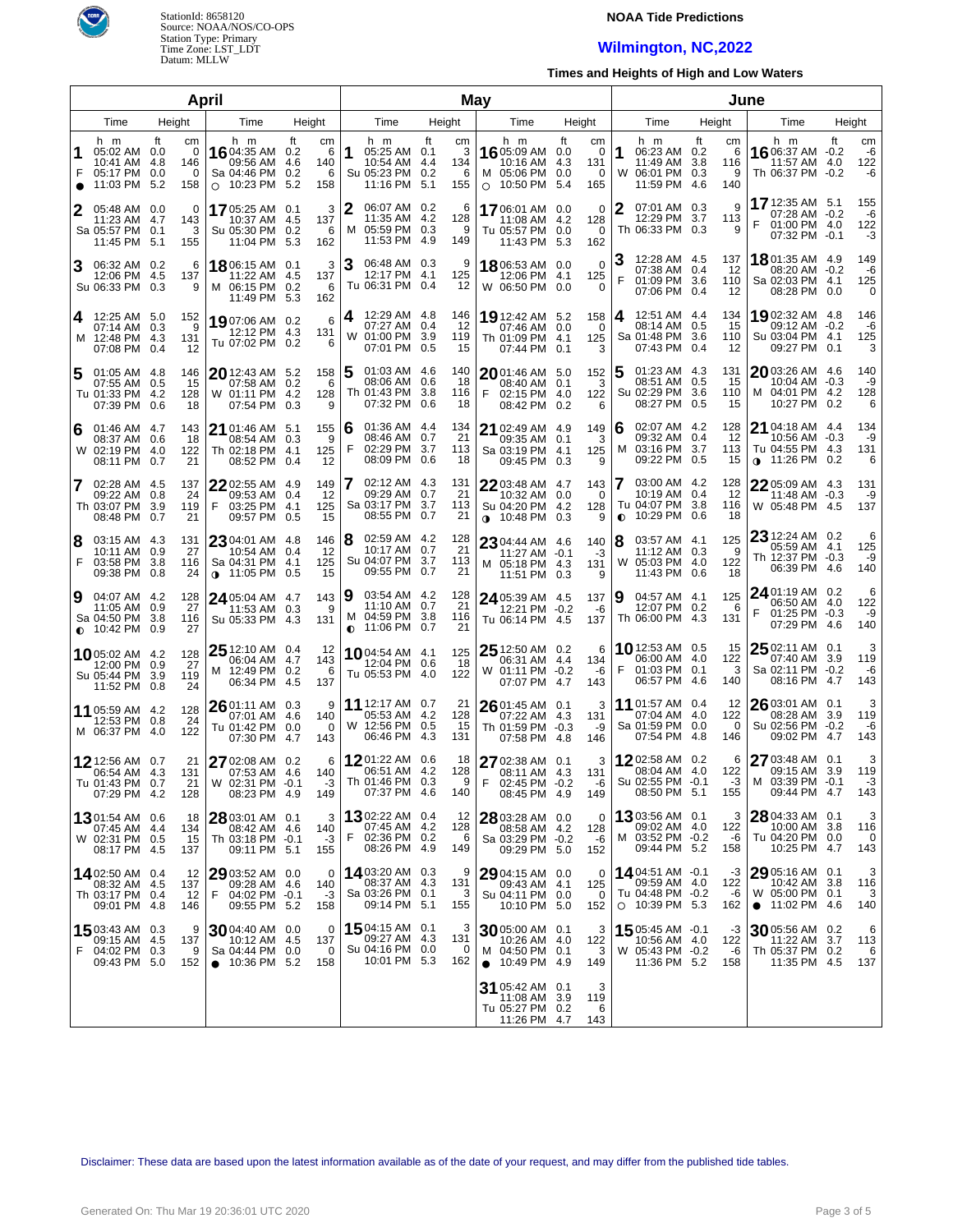

## **NOAA Tide Predictions**

## **Wilmington, NC,2022**

**Times and Heights of High and Low Waters**

| July           |                                                                            |                    |                         |                                                                                |                        |                              |                     |                                                                           |           | <b>August</b>                |           |                                                                           |                                   |                             |                | <b>September</b>                                                        |                         |                             |                                                                                 |           |                              |
|----------------|----------------------------------------------------------------------------|--------------------|-------------------------|--------------------------------------------------------------------------------|------------------------|------------------------------|---------------------|---------------------------------------------------------------------------|-----------|------------------------------|-----------|---------------------------------------------------------------------------|-----------------------------------|-----------------------------|----------------|-------------------------------------------------------------------------|-------------------------|-----------------------------|---------------------------------------------------------------------------------|-----------|------------------------------|
|                | Time                                                                       | Height             |                         | Time                                                                           |                        | Height                       |                     | Time                                                                      |           | Height                       |           | Time                                                                      |                                   | Height                      |                | Time                                                                    |                         | Height                      | Time                                                                            |           | Height                       |
| 1<br>F         | h m<br>06:34 AM<br>12:00 PM<br>06:12 PM 0.2                                | ft<br>0.2<br>3.6   | cm<br>6<br>110<br>6     | h m<br><b>16</b> 12:19 AM 5.1<br>07:06 AM<br>Sa 12:43 PM 4.2<br>07:16 PM       | ft<br>$-0.3$<br>$-0.2$ | cm<br>155<br>-9<br>128<br>-6 | 1                   | h m<br>07:12 AM 0.2<br>12:23 PM<br>M 07:11 PM 0.3                         | ft<br>3.9 | сm<br>6<br>119<br>9          |           | h m<br><b>16</b> 01:34 AM<br>08:09 AM<br>Tu 02:08 PM<br>08:38 PM          | ft<br>4.7<br>$-0.1$<br>4.6<br>0.3 | сm<br>143<br>-3<br>140<br>9 | 1              | h m<br>12:43 AM 4.5<br>07:51 AM<br>Th 01:17 PM<br>08:39 PM              | ft<br>0.3<br>4.6<br>0.6 | cm<br>137<br>9<br>140<br>18 | h m<br>16 02:38 AM 4.2<br>08:55 AM<br>03:10 PM 4.5<br>F<br>09:51 PM 0.8         | ft<br>0.4 | cm<br>128<br>12<br>137<br>24 |
| 2              | 12:00 AM 4.4<br>07:10 AM<br>Sa 12:34 PM<br>06:47 PM                        | 0.3<br>3.6<br>0.2  | 134<br>9<br>110<br>6    | 1701:14 AM 4.9<br>07:55 AM -0.3<br>Su 01:43 PM 4.3<br>08:09 PM -0.1            |                        | 149<br>-9<br>131<br>-3       |                     | 12:24 AM 4.5<br>07:44 AM 0.2<br>Tu 12:57 PM 4.1<br>07:54 PM               | 0.4       | 137<br>6<br>125<br>12        |           | 1702:24 AM 4.4<br>08:54 AM<br>W 02:59 PM 4.5<br>09:31 PM 0.4              | 0.0                               | 134<br>0<br>137<br>12       | 2<br>F         | 01:33 AM 4.3<br>08:35 AM<br>02:16 PM 4.7<br>09:41 PM                    | 0.3<br>0.8              | 131<br>9<br>143<br>24       | 17 03:29 AM 4.0<br>09:40 AM 0.6<br>Sa 04:01 PM 4.4<br>$\bullet$ 10:45 PM 0.9    |           | 122<br>18<br>134<br>27       |
| З              | 12:19 AM 4.4<br>07:43 AM<br>Su 01:03 PM<br>07:24 PM                        | 0.3<br>3.6<br>0.3  | 134<br>9<br>110<br>9    | 1802:06 AM 4.7<br>08:43 AM -0.3<br>M 02:40 PM 4.3<br>09:04 PM 0.1              |                        | 143<br>-9<br>131<br>3        | 3<br>W              | 01:06 AM 4.4<br>08:18 AM 0.2<br>01:44 PM 4.2<br>08:46 PM                  | 0.5       | 134<br>6<br>128<br>15        |           | <b>18</b> 03:13 AM 4.2<br>09:40 AM<br>Th 03:50 PM 4.5<br>10:26 PM 0.6     | 0.1                               | 128<br>3<br>137<br>18       | З<br>$\bullet$ | 02:34 AM 4.1<br>09:31 AM<br>Sa 03:27 PM 4.7<br>10:50 PM                 | 0.3<br>0.8              | 125<br>9<br>143<br>24       | 1804:21 AM 3.9<br>10:31 AM 0.6<br>Su 04:53 PM 4.4<br>11:39 PM 0.9               |           | 119<br>18<br>134<br>27       |
| 4              | 12:50 AM 4.3<br>08:17 AM<br>M 01:36 PM<br>08:07 PM                         | 0.3<br>3.7<br>0.3  | 131<br>9<br>113<br>9    | 1902:57 AM 4.5<br>09:31 AM -0.3<br>Tu 03:33 PM 4.4<br>10:01 PM 0.2             |                        | 137<br>-9<br>134<br>6        | 4                   | 01:55 AM 4.3<br>08:59 AM 0.1<br>Th 02:40 PM 4.3<br>09:49 PM 0.6           |           | 131<br>3<br>131<br>18        |           | 19 04:03 AM 4.1<br>10:28 AM 0.2<br>04:40 PM 4.5<br>$\bullet$ 11:21 PM 0.6 |                                   | 125<br>6<br>137<br>18       | 4              | 03:44 AM 4.0<br>10:42 AM 0.4<br>Su 04:45 PM 4.7<br>11:58 PM             | 0.8                     | 122<br>12<br>143<br>24      | 19,05:14 AM 3.9<br>11:27 AM 0.6<br>M 05:46 PM 4.4                               |           | 119<br>18<br>134             |
| 5              | 01:33 AM 4.3<br>08:52 AM<br>Tu 02:22 PM<br>08:59 PM                        | 0.2<br>-3.8<br>0.4 | 131<br>6<br>116<br>12   | 2003:47 AM 4.3<br>10:20 AM -0.2<br>W 04:25 PM 4.4<br>10:58 PM 0.3<br>$\bullet$ |                        | 131<br>-6<br>134<br>9        | 5<br>F<br>$\bullet$ | 02:52 AM 4.1<br>09:50 AM 0.1<br>03:44 PM 4.5<br>11:01 PM                  | 0.7       | 125<br>3<br>137<br>21        |           | 2004:54 AM 3.9<br>11:18 AM 0.3<br>Sa 05:31 PM 4.4                         |                                   | 119<br>9<br>134             |                | 05:01 AM 4.0<br>11:57 AM 0.3<br>M 05:59 PM                              | -4.8                    | 122<br>9<br>146             | 20 12:32 AM 0.8<br>06:07 AM 3.9<br>Tu 12:23 PM 0.6<br>06:39 PM 4.4              |           | 24<br>119<br>18<br>134       |
| 6              | 02:23 AM 4.2<br>09:34 AM<br>W 03:17 PM<br>10:04 PM                         | 0.1<br>-4.0<br>0.5 | 128<br>3<br>122<br>15   | 21 04:36 AM 4.1<br>11:10 AM -0.2<br>Th 05:16 PM<br>11:55 PM 0.3                | 4.4                    | 125<br>-6<br>134<br>9        | 16                  | 03:55 AM 4.0<br>10:54 AM 0.1<br>Sa 04:55 PM 4.6                           |           | 122<br>3<br>140              |           | $\mathbf{21}$ 12:16 AM<br>05:46 AM<br>Su 12:10 PM 0.3<br>06:23 PM         | 0.6<br>3.9<br>4.4                 | 18<br>119<br>9<br>134       | 6              | 01:02 AM 0.6<br>06:15 AM 4.0<br>Tu 01:05 PM<br>07:06 PM                 | 0.2<br>4.9              | 18<br>122<br>6<br>149       | 21 01:22 AM 0.7<br>07:00 AM 4.0<br>W 01:17 PM 0.5<br>07:29 PM 4.5               |           | 21<br>122<br>15<br>137       |
| 7<br>$\bullet$ | 03:19 AM 4.1<br>10:25 AM<br>Th 04:17 PM<br>11:18 PM                        | 0.1<br>-4.2<br>0.5 | 125<br>3<br>128<br>15   | $2205:27$ AM 4.0<br>12:00 PM -0.1<br>F<br>06:07 PM 4.5                         |                        | 122<br>$-3$<br>137           |                     | 12:12 AM 0.6<br>05:05 AM 3.9<br>Su 12:06 PM 0.1<br>06:07 PM 4.7           |           | 18<br>119<br>3<br>143        |           | 22 01:08 AM<br>06:39 AM<br>M 01:01 PM 0.3<br>07:15 PM                     | 0.6<br>3.9<br>4.5                 | 18<br>119<br>9<br>137       | W              | 02:01 AM 0.4<br>07:22 AM 4.2<br>02:08 PM<br>08:08 PM                    | 0.1<br>5.1              | 12<br>128<br>3<br>155       | 22 02:09 AM 0.6<br>07:50 AM 4.1<br>Th 02:08 PM 0.4<br>08:15 PM 4.6              |           | 18<br>125<br>12<br>140       |
| 8<br>F         | 04:19 AM 4.0<br>11:24 AM<br>05:20 PM                                       | 0.0<br>-4.4        | 122<br>0<br>134         | 23 12:49 AM 0.3<br>06:18 AM 3.9<br>Sa 12:48 PM<br>06:57 PM                     | $-0.1$<br>-4.5         | 9<br>119<br>-3<br>137        | 8<br>м              | $01:18$ AM $0.5$<br>06:19 AM 3.9<br>$01:15$ PM $0.0$<br>07:16 PM 4.9      |           | 15<br>119<br>$\Omega$<br>149 |           | 23 01:58 AM<br>07:31 AM<br>Tu 01:51 PM 0.3<br>08:04 PM                    | 0.5<br>3.9<br>4.6                 | 15<br>119<br>9<br>140       | 8              | 02:57 AM 0.2<br>08:24 AM 4.4<br>Th 03:07 PM -0.1<br>09:03 PM            | 5.2                     | 6<br>134<br>-3<br>158       | 23 02:54 AM 0.5<br>08:37 AM 4.3<br>F<br>02:57 PM 0.3<br>08:57 PM 4.7            |           | 15<br>131<br>9<br>143        |
| 9              | 12:30 AM 0.5<br>05:25 AM<br>Sa 12:27 PM<br>06:26 PM                        | 3.9<br>0.0<br>-4.6 | 15<br>119<br>0<br>140   | 24 01:41 AM 0.3<br>07:09 AM 3.8<br>Su 01:36 PM<br>07:46 PM                     | 0.0<br>4.6             | 9<br>116<br>0<br>140         | 9                   | 02:20 AM 0.4<br>07:29 AM 4.0<br>Tu 02:20 PM -0.1<br>08:21 PM 5.0          |           | 12<br>122<br>$-3$<br>152     |           | 24 02:46 AM<br>08:20 AM 4.0<br>W 02:39 PM 0.2<br>08:50 PM                 | 0.5<br>4.6                        | 15<br>122<br>6<br>140       | 9<br>F         | 03:49 AM 0.0<br>09:21 AM 4.7<br>04:03 PM -0.1<br>09:54 PM               | -5.2                    | 0<br>143<br>-3<br>158       | 24 03:37 AM 0.4<br>09:19 AM 4.4<br>Sa 03:44 PM 0.3<br>09:35 PM 4.7              |           | 12<br>134<br>9<br>143        |
|                | 1001:36 AM 0.4<br>06:34 AM 3.9<br>Su 01:31 PM -0.1<br>07:31 PM             | -4.8               | 12<br>119<br>-3<br>146  | 25 02:31 AM 0.2<br>08:00 AM 3.8<br>02:23 PM<br>M<br>08:34 PM                   | 0.0<br>4.6             | 6<br>116<br>0<br>140         |                     | <b>10</b> 03:17 AM 0.2<br>08:34 AM 4.1<br>W 03:21 PM -0.2<br>09:19 PM 5.2 |           | 6<br>125<br>-6<br>158        |           | $2503:31$ AM 0.4<br>09:07 AM 4.1<br>Th 03:25 PM 0.2<br>09:32 PM           | 4.7                               | 12<br>125<br>6<br>143       |                | 1004:38 AM -0.1<br>10:14 AM 4.8<br>Sa 04:56 PM -0.1<br>$O$ 10:41 PM 5.2 |                         | -3<br>146<br>-3<br>158      | 25 04:18 AM 0.4<br>09:57 AM 4.6<br>Su 04:31 PM 0.3<br>10:07 PM 4.7<br>$\bullet$ |           | 12<br>140<br>9<br>143        |
|                | 11 02:38 AM 0.2<br>07:42 AM<br>M 02:34 PM -0.2<br>08:33 PM                 | 3.9<br>5.0         | 6<br>119<br>-6<br>152   | 26 03:19 AM 0.2<br>08:48 AM 3.8<br>Tu 03:09 PM<br>09:19 PM                     | 0.0<br>-4.6            | 6<br>116<br>0<br>140         |                     | 11 04:12 AM 0.0<br>09:33 AM 4.3<br>Th 04:18 PM -0.3<br>10:14 PM 5.2       |           | 0<br>131<br>-9<br>158        | F         | 26 04:14 AM 0.4<br>09:49 AM 4.2<br>04:10 PM 0.2<br>10:09 PM               | 4.7                               | 12<br>128<br>6<br>143       |                | 11 05:25 AM -0.2<br>11:04 AM 4.9<br>Su 05:46 PM -0.1<br>11:27 PM 5.0    |                         | -6<br>149<br>-3<br>152      | 26 04:56 AM 0.3<br>10:30 AM 4.7<br>M 05:16 PM 0.3<br>10:36 PM 4.7               |           | 9<br>143<br>9<br>143         |
|                | 1203:37 AM 0.1<br>08:45 AM<br>Tu 03:34 PM -0.3<br>09:32 PM 5.1             | 3.9                | 3<br>119<br>-9<br>155   | 27 04:04 AM 0.2<br>09:34 AM<br>W 03:53 PM 0.1<br>10:00 PM 4.6                  | 3.9                    | 6<br>119<br>3<br>140         | F                   | 1205:04 AM -0.1<br>10:30 AM 4.4<br>05:13 PM -0.3<br>$O$ 11:05 PM 5.2      |           | -3<br>134<br>-9<br>158       | $\bullet$ | 27 04:54 AM 0.3<br>10:28 AM 4.2<br>Sa 04:53 PM 0.2<br>10:40 PM 4.7        |                                   | 9<br>128<br>6<br>143        |                | 1206:09 AM -0.1<br>11:53 AM<br>M 06:35 PM 0.1                           | 4.9                     | -3<br>149<br>3              | 27 05:34 AM 0.3<br>10:59 AM 4.8<br>Tu 06:02 PM 0.4<br>11:05 PM 4.6              |           | 9<br>146<br>12<br>140        |
|                | 1304:33 AM -0.1<br>09:45 AM 4.0<br>W 04:33 PM -0.3<br>$\circ$ 10:29 PM 5.2 |                    | -3<br>122<br>-9<br>158  | 28 04:47 AM 0.2<br>10:17 AM 3.9<br>Th 04:35 PM 0.1<br>$\bullet$ 10:38 PM 4.6   |                        | 6<br>119<br>3<br>140         |                     | 1305:53 AM -0.2<br>11:26 AM 4.5<br>Sa 06:06 PM -0.2<br>11:56 PM 5.1       |           | -6<br>137<br>-6<br>155       |           | 28 05:31 AM 0.3<br>11:01 AM 4.3<br>Su 05:35 PM 0.3<br>11:05 PM 4.7        |                                   | 9<br>131<br>9<br>143        |                | 13 12:13 AM 4.8<br>06:51 AM 0.0<br>Tu 12:42 PM 4.9<br>07:23 PM 0.3      |                         | 146<br>0<br>149<br>9        | 28 06:11 AM 0.3<br>11:30 AM 4.9<br>W 06:48 PM 0.4<br>11:41 PM 4.5               |           | 9<br>149<br>12<br>137        |
|                | 14 05:26 AM -0.2<br>10:44 AM 4.1<br>Th 05:29 PM -0.4<br>11:24 PM 5.2       |                    | -6<br>125<br>-12<br>158 | 29 05:27 AM 0.2<br>10:56 AM 3.8<br>F<br>05:15 PM 0.1<br>11:10 PM 4.6           |                        | 6<br>116<br>3<br>140         |                     | 14 06:39 AM -0.3<br>12:20 PM 4.6<br>Su 06:57 PM -0.1                      |           | -9<br>140<br>-3              |           | 29 06:07 AM 0.3<br>11:27 AM 4.4<br>M 06:16 PM 0.3<br>11:28 PM 4.6         |                                   | 9<br>134<br>9<br>140        |                | 1401:00 AM 4.6<br>07:32 AM<br>W 01:31 PM 4.8<br>08:10 PM 0.5            | 0.1                     | 140<br>3<br>146<br>15       | 29 06:49 AM 0.3<br>12:10 PM 5.0<br>Th 07:38 PM 0.6                              |           | 9<br>152<br>18               |
|                | $1506:17$ AM $-0.3$<br>11:43 AM 4.2<br>F 06:23 PM -0.3                     |                    | -9<br>128<br>-9         | 30 06:04 AM 0.3<br>11:31 AM 3.8<br>Sa 05:53 PM 0.2<br>11:33 PM 4.5             |                        | 9<br>116<br>6<br>137         |                     | 15 12:45 AM 4.9<br>07:25 AM -0.2<br>M 01:15 PM 4.6<br>07:47 PM 0.1        |           | 149<br>-6<br>140<br>3        |           | 30 06:40 AM 0.3<br>11:52 AM 4.5<br>Tu 06:59 PM 0.4                        |                                   | 9<br>137<br>12              |                | 15 01:48 AM 4.4<br>08:13 AM 0.3<br>Th 02:20 PM 4.7<br>08:59 PM 0.7      |                         | 134<br>9<br>143<br>21       | 30 12:26 AM 4.4<br>07:32 AM 0.3<br>F<br>01:01 PM 4.9<br>08:32 PM 0.7            |           | 134<br>9<br>149<br>21        |
|                |                                                                            |                    |                         | 31 06:39 AM 0.3<br>11:59 AM<br>Su 06:31 PM 0.2<br>11:53 PM 4.5                 | 3.9                    | 9<br>119<br>6<br>137         |                     |                                                                           |           |                              |           | 31 12:00 AM 4.6<br>07:14 AM 0.3<br>W 12:29 PM 4.6<br>07:46 PM 0.5         |                                   | 140<br>9<br>140<br>15       |                |                                                                         |                         |                             |                                                                                 |           |                              |